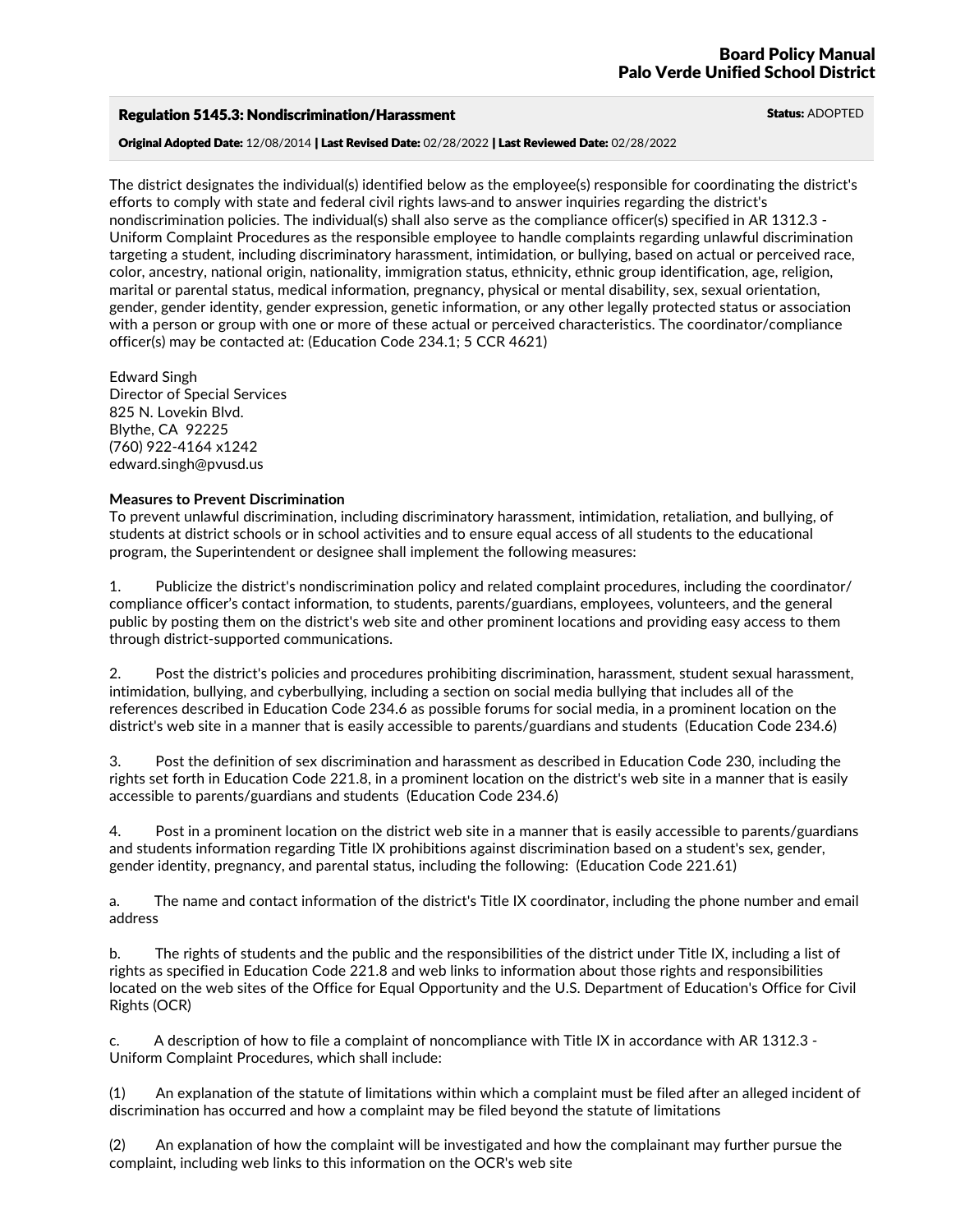(3) A web link to the OCR complaints form and the contact information for the office, including the phone number and email address for the office

d. A link to the Title IX information included on the California Department of Education's (CDE) web site

5. Post a link to statewide CDE-compiled resources, including community-based organizations, that provide support to youth who have been subjected to school-based discrimination, harassment, intimidation, or bullying and to their families. Such resources shall be posted in a prominent location on the district's web site in a manner that is easily accessible to parents/guardians and students. (Education Code 234.5, 234.6)

6. Provide to students a handbook that contains age-appropriate information that clearly describes the district's nondiscrimination policy, procedures for filing a complaint, and resources available to students who feel that they have been the victim of any such behavior.

7. Annually notify all students and parents/guardians of the district's nondiscrimination policy, including its responsibility to provide a safe, nondiscriminatory school environment for all students, including transgender and gender-nonconforming students. The notice shall inform students and parents/guardians that they may request to meet with the compliance officer to determine how best to accommodate or resolve concerns that may arise from the district's implementation of its nondiscrimination policies. The notice shall also inform all students and parents/guardians that, to the extent possible, the district will address any individual student's interests and concerns in private.

8. Ensure that all students and parents/guardians, including students and parents/guardians with limited English proficiency, are notified of how to access the relevant information provided in the district's nondiscrimination policy and related complaint procedures, notices, and forms in a language they can understand.

If 15 percent or more of students enrolled in a particular district school speak a single primary language other than English, the district's policy, regulation, forms, and notices concerning nondiscrimination shall be translated into that language in accordance with Education Code 234.1 and 48985. In all other instances, the district shall ensure meaningful access to all relevant information for parents/guardians with limited English proficiency.

9. Provide to students, employees, volunteers, and parents/guardians age-appropriate training and information regarding the district's nondiscrimination policy; what constitutes prohibited discrimination, including discriminatory harassment, intimidation, retaliation, or bullying; how and to whom a report of an incident should be made; and how to guard against segregating or stereotyping students when providing instruction, guidance, supervision, or other services to them. Such training and information shall include details of guidelines the district may use to provide a discrimination-free environment for all district students, including transgender and gender-nonconforming students.

10. At the beginning of each school year, inform school employees that any employee who witnesses any act of unlawful discrimination, including discriminatory harassment, intimidation, or bullying, against a student is required to intervene if it is safe to do so. (Education Code 234.1)

11. At the beginning of each school year, inform each principal or designee of the district's responsibility to provide appropriate assistance or resources to protect students from threatened or potentially discriminatory behavior and ensure their privacy rights.

# **Enforcement of District Policy**

The Superintendent or designee shall take appropriate actions to reinforce BP 5145.3 - Nondiscrimination/Harassment. As needed, these actions may include any of the following:

1. Removing vulgar or offending graffiti

2. Providing training to students, staff, and parents/guardians about how to recognize unlawful discrimination, how to report it or file <sup>a</sup> complaint, and how to respond

3. Disseminating and/or summarizing the district's policy and regulation regarding unlawful discrimination

4. Consistent with the laws regarding the confidentiality of student and personnel records, communicating to students, parents/guardians, and the community the school's response plan to unlawful discrimination or harassment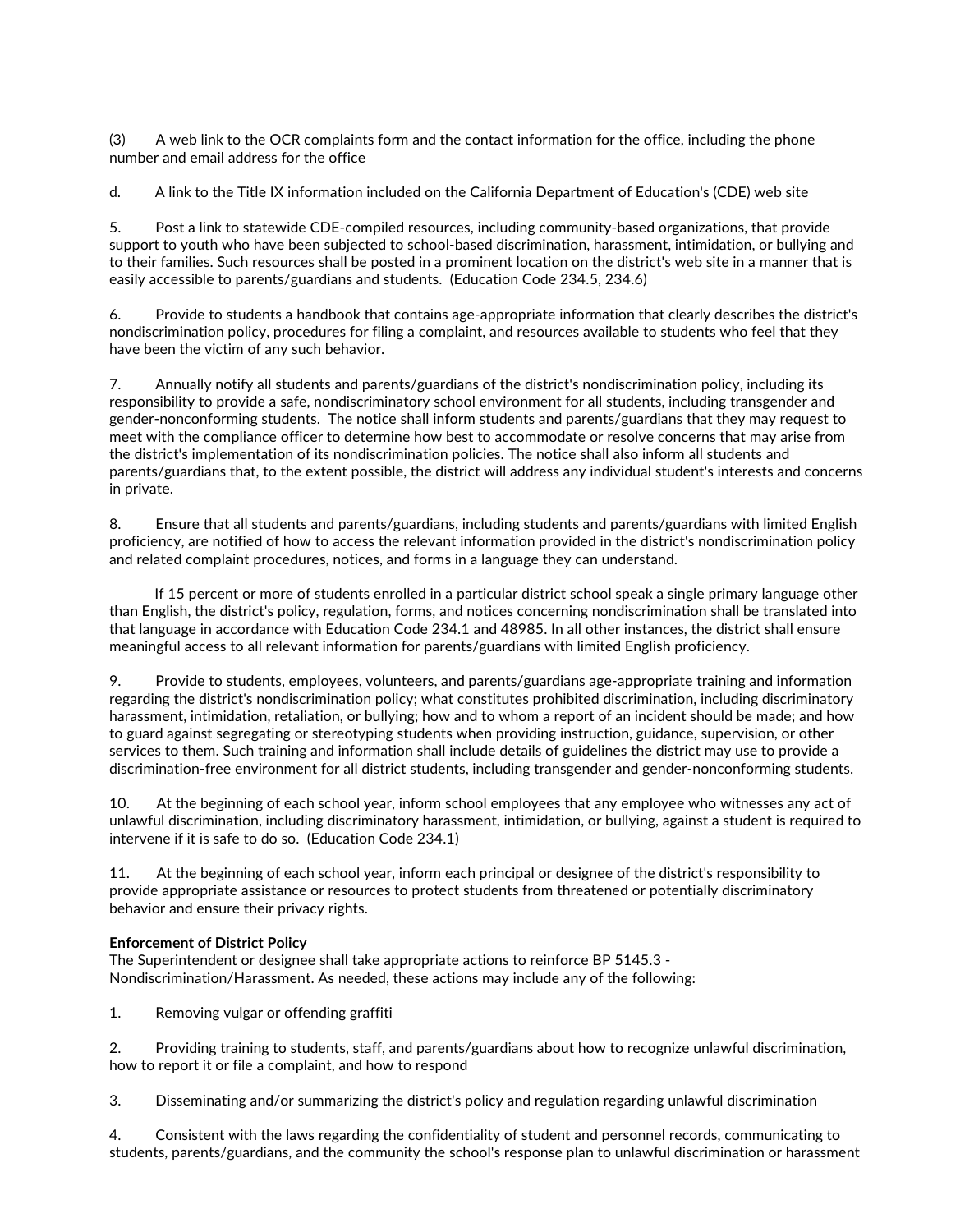5. Taking appropriate disciplinary action against students, employees, and anyone determined to have engaged in wrongdoing in violation of district policy, including any student who is found to have made a complaint of discrimination that the student knew was not true

#### **Process for Initiating and Responding to Complaints**

Any student who feels that they have been subjected to unlawful discrimination described above or in district policy is strongly encouraged to immediately contact the compliance officer, principal, or any other staff member. In addition, any student who observes any such incident is strongly encouraged to report the incident to the compliance officer or principal, whether or not the alleged victim files a complaint.

Any school employee who observes an incident of unlawful discrimination, including discriminatory harassment, intimidation, retaliation, or bullying, or to whom such an incident is reported shall report the incident to the compliance officer or principal within a school day, whether or not the alleged victim files a complaint.

Any school employee who witnesses an incident of unlawful discrimination, including discriminatory harassment, intimidation, retaliation, or bullying, shall immediately intervene to stop the incident when it is safe to do so. (Education Code 234.1)

When a verbal report of unlawful discrimination, including discriminatory harassment, intimidation, retaliation, or bullying, is made to or received by the principal or compliance officer, the principal or compliance officer shall notify the student or parent/guardian of the right to file a formal complaint in accordance with AR 1312.3 - Uniform Complaint Procedures or, for complaints of sexual harassment that meet the federal Title IX definition, AR 5145.71 -<br>Title IX Sexual Harassment Complaint Procedures. Once notified verbally or in writing, the compliance off begin the investigation and shall implement immediate measures necessary to stop the discrimination and ensure that all students have access to the educational program and a safe school environment. Any interim measures adopted to address unlawful discrimination shall, to the extent possible, not disadvantage the complainant or a student who is the victim of the alleged unlawful discrimination.

Any report or complaint alleging unlawful discrimination by the principal, compliance officer, or any other person to whom a report would ordinarily be made or complaint filed shall instead be made to or filed with the Superintendent or designee who shall determine how the complaint will be investigated.

## **Issues Unique to Intersex, Nonbinary, Transgender and Gender-Nonconforming Students**

Gender identity of a student means the student's gender-related identity, appearance, or behavior as determined from the student's internal sense, whether or not that gender-related identity, appearance, or behavior is different from that traditionally associated with the student's physiology or assigned sex at birth.

Gender expression means a student's gender-related appearance and behavior, whether stereotypically associated with the student's assigned sex at birth. (Education Code 210.7)

Gender transition refers to the process in which a student changes from living and identifying as the sex assigned to the student at birth to living and identifying as the sex that corresponds to the student's gender identity.

Gender-nonconforming student means a student whose gender expression differs from stereotypical expectations.

Intersex student means a student with natural bodily variations in anatomy, hormones, chromosomes, and other traits that differ from expectations generally associated with female and male bodies.

Nonbinary student means a student whose gender identity falls outside of the traditional conception of strictly either female or male, regardless of whether or not the student identifies as transgender, was born with intersex traits, uses gender-neutral pronouns, or uses agender, genderqueer, pangender, gender nonconforming, gender variant, or such other more specific term to describe their gender.

Transgender student means a student whose gender identity is different from the gender assigned at birth.

The district prohibits acts of verbal, nonverbal, or physical aggression, intimidation, or hostility that are based on sex, gender identity, or gender expression, or that have the purpose or effect of producing a negative student's academic performance or of creating an intimidating, hostile, or offensive educational environment, regardless of whether the acts are sexual in nature. Examples of the types of conduct which are prohibited in the district and which may constitute gender-based harassment include, but are not limited to: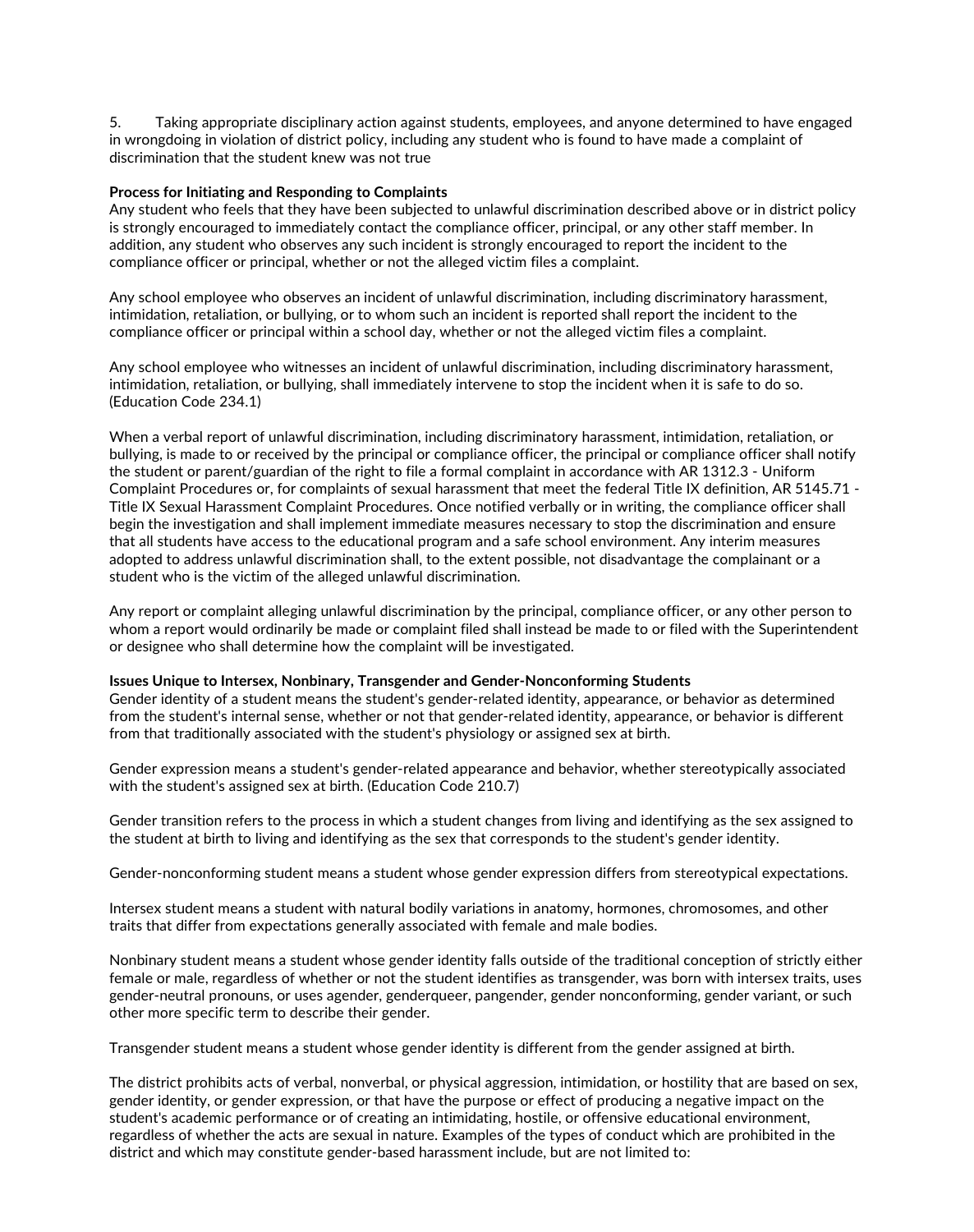1. Refusing to address a student by a name and the pronouns consistent with the student's gender identity

2. Disciplining or disparaging a transgender student or excluding them from participating in activities for behavior or appearance that is consistent with the student's gender identity or that does not conform to stereotypical notions of masculinity or femininity, as applicable

3. Blocking a student's entry to the bathroom that corresponds to their gender identity

4. Taunting a student because the student participates in an athletic activity more typically favored by a student of the other sex

5. Revealing a student's transgender status to individuals who do not have a legitimate need for the information, without the student's consent

6. Use of gender-specific slurs

7. Physical assault of a student motivated by hostility toward the student because of their gender, gender identity, or gender expression

The district's uniform complaint procedures (AR 1312.3) or Title IX sexual harassment procedures (AR 5145.71), as applicable, shall be used to report and resolve complaints alleging discrimination against transgender and gender-<br>nonconforming students.

Examples of bases for complaints include, but are not limited to, the above list as well as improper rejection by the district of a student's asserted gender identity, denial of access to facilities that correspond with a student's gender identity, improper disclosure of a student's transgender status, discriminatory enforcement of a dress code, and other instances of gender-based harassment.

To ensure that intersex, nonbinary, transgender and gender-nonconforming students are afforded the same rights,<br>benefits, and protections provided to all students by law and Board policy, the district shall address each si a case-by-case basis, in accordance with the following guidelines:

1. Right to privacy: A student's intersex, nonbinary, transgender, or gender-nonconforming status is the student's private information. The district shall develop strategies to prevent unauthorized disclosure of students' private information. Such strategies may include, but are not limited to, collecting or maintaining information about student gender only when relevant to the educational program or activity, protecting or revealing a student's gender identity as necessary to protect the health or safety of the student, and keeping a student's unofficial record separate from the official record.

The district shall only disclose the information to others with the student's prior written consent, except when the disclosure is otherwise required by law or when the district has compelling evidence that disclosure is necessary to preserve the student's physical or mental well-being. In any case, the district shall only allow disclosure of a student's personally identifiable information to employees with a legitimate educational interest as determined by the district pursuant to 34 CFR 99.31. Any district employee to whom a student's intersex, nonbinary, transgender,<br>or gender-nonconforming status is disclosed shall keep the student's information confidential. When disclos student's gender identity is made to a district employee by a student, the employee shall seek the student's permission to notify the compliance officer. If the student refuses to give permission, the employee shall keep the student's information confidential, unless the employee is required to disclose or report the student's information pursuant to this administrative regulation, and shall inform the student that honoring the student's request may limit the district's ability to meet the student's needs related to the student's status as an intersex, nonbinary, transgender,<br>or gender-nonconforming student. If the student permits the employee to notify the compliance offic employee shall do so within three school days.

As appropriate given the student's need for support, the compliance officer may discuss with the student any need to disclose the student's intersex, nonbinary*,* transgender or gender-nonconformity status to their parents/guardians and/or others, including other students, teacher(s), or other adults on campus. The district shall offer support services, such as counseling, to students who wish to inform their parents/guardians of their status and desire assistance in doing so.

2. Determining a Student's Gender Identity: The compliance officer shall accept the student's assertion of their